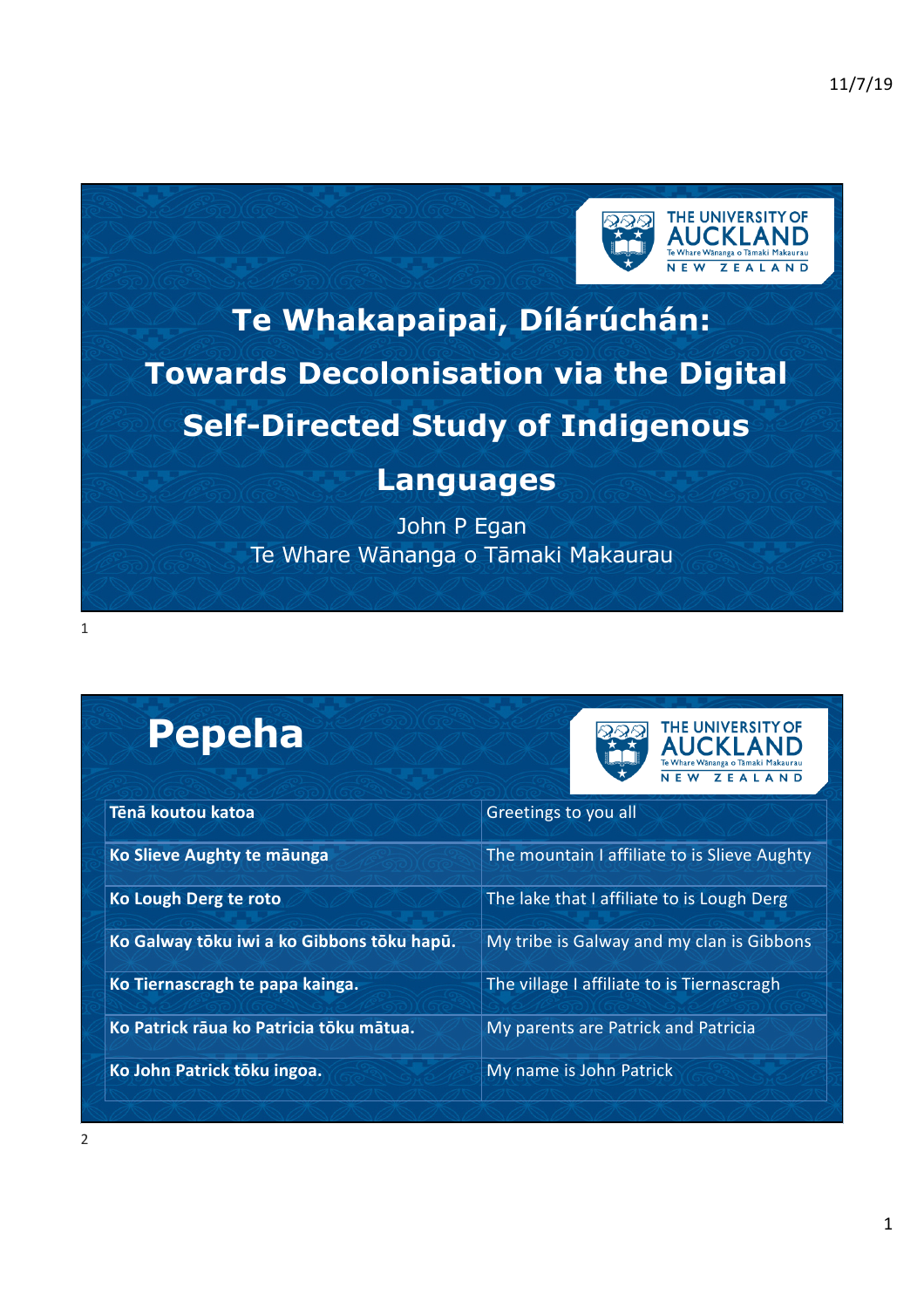## **Agenda**



- Nana
- Vagabond settler
- On decolonisation
- Method
- Findings

3

• Pepeha redux

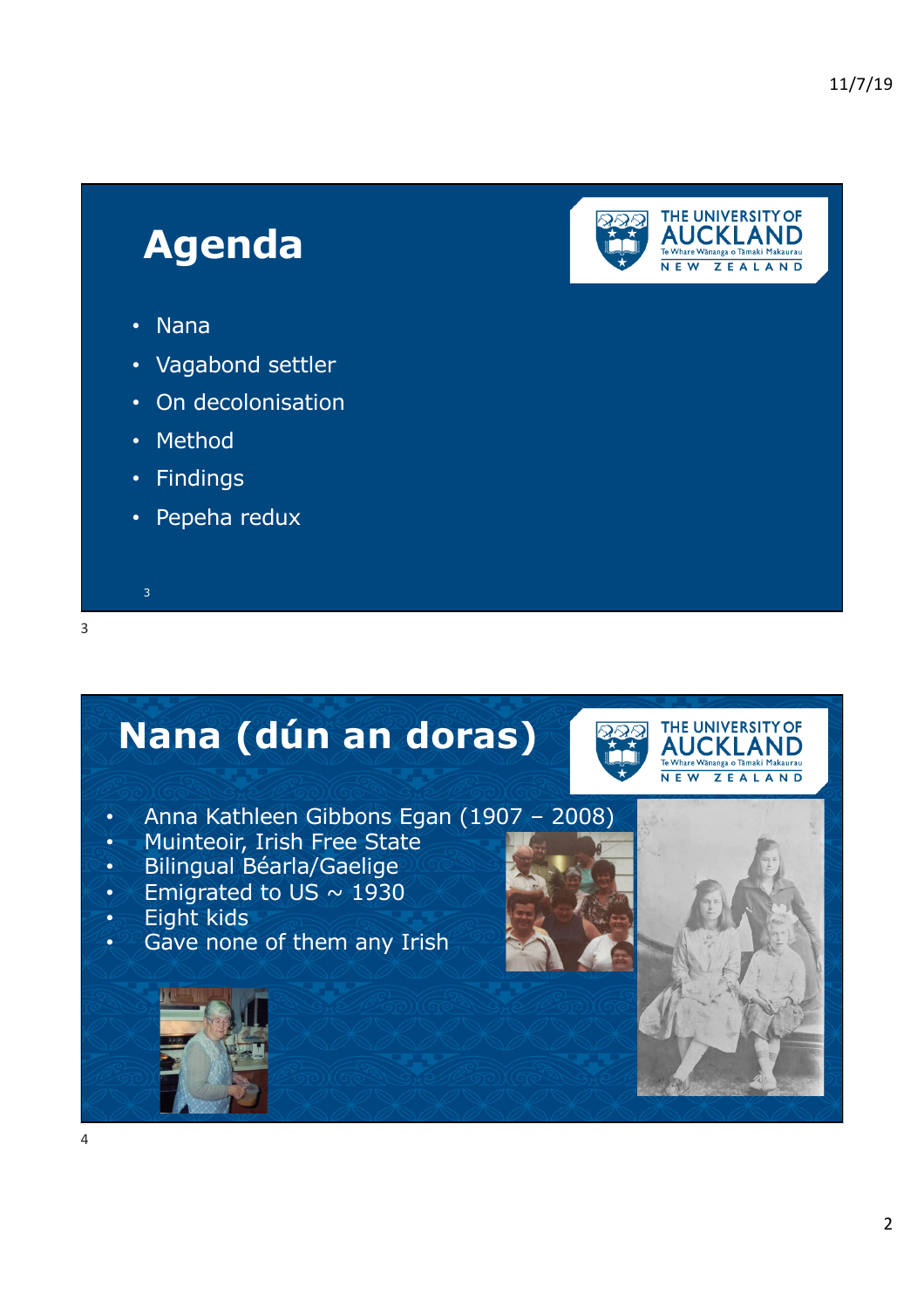# **Vagabond settler**

| <b>First People</b>                                      | <b>Place</b>           | <b>City</b>      | <b>Country</b>           |
|----------------------------------------------------------|------------------------|------------------|--------------------------|
| Leni-Lenape                                              | Lenapehoking           | <b>New York</b>  | Turtle Island/USA        |
| Skwxwú7mesh)/<br>x <sup>w</sup> mə Ok <sup>w</sup> ə yam | Senakw                 | Vancouver        | Turtle Island/<br>Canada |
| Ngāti Whātua                                             | Tāmaki Makaurau        | Auckland         | Aotearoa/New<br>Zealand  |
| Na hÉireannaigh                                          | Port Omna/<br>Gaillimh | Portumna/ Galway | Éire/Ireland             |

5

#### **On decolonization**



THE UNIVERSITY OF **AUCKLAND** Te Whare Wananga o Tamaki Makaurau NEW ZEALAND

It is an amazing thing that the problem of Irish liberation not only has continued longer than other comparable struggles but is so often not regarded as being an imperial or nationalist issue; instead it is comprehended as an aberration within the British dominions, yet the facts conclusively reveal otherwise. Since Spenser's 1596 tract on Ireland, a whole tradition of British and European thought has considered the Irish to be a separate and inferior race, usually unregenerately barbarian, often delinquent and primitive.

(Said, 2005a, p. 310).

6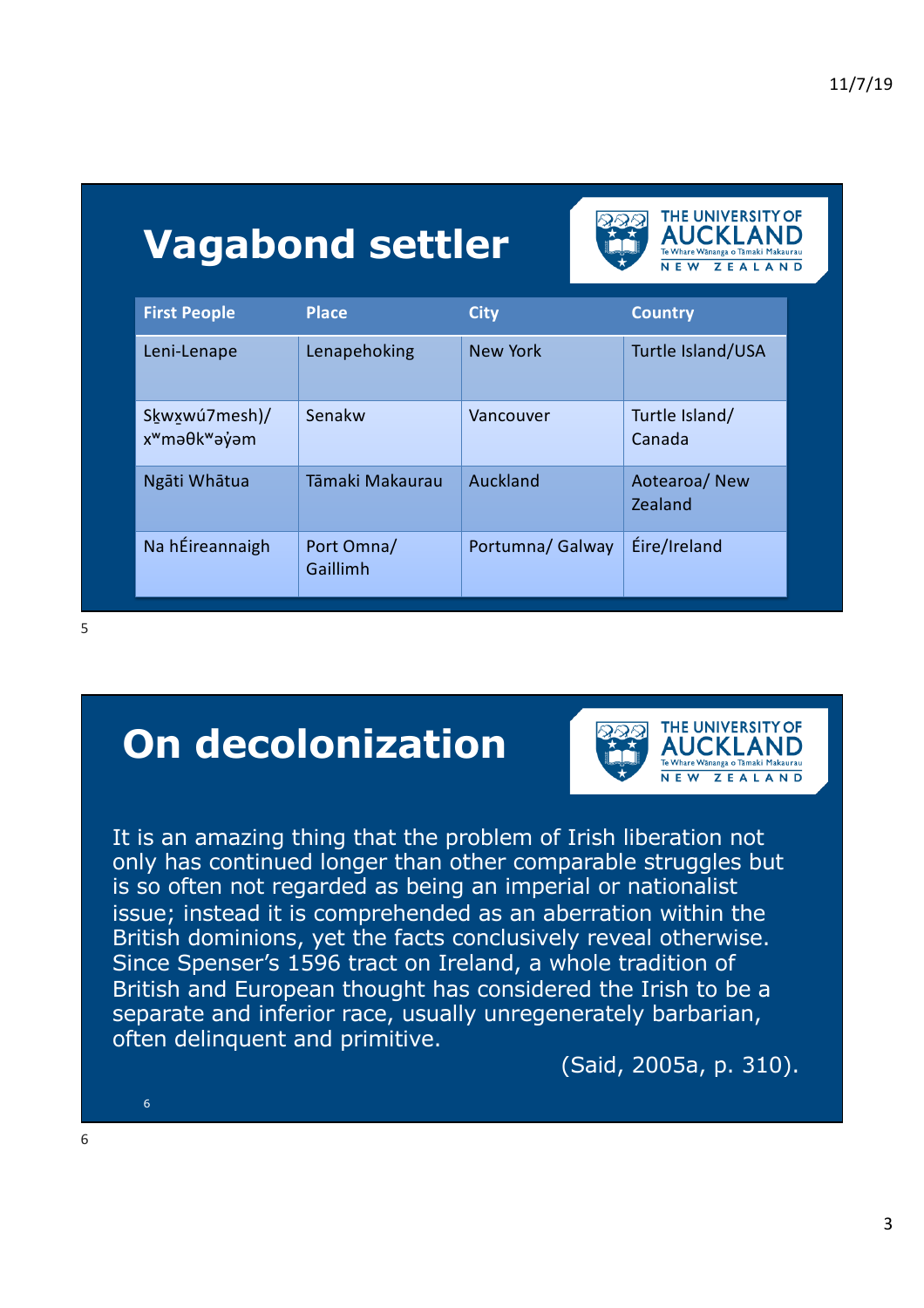# **Method**



- Action research (McNiff, Lomax and Whitehead, 1996; Greenwood and Levin, 2000)
- Improve practice as learner and lecturer through self-regulated learning strategies
- Learning materials :

- Duolingo Irish/English
- Memrise Māori/English
- Wānanga o Aotearoa Papa Reo home-based learning
- Fáilte ar line MOOCs from FutureLearn/DCU
- *Māori Made Easy* (Morrison, varia) self-directed learning books

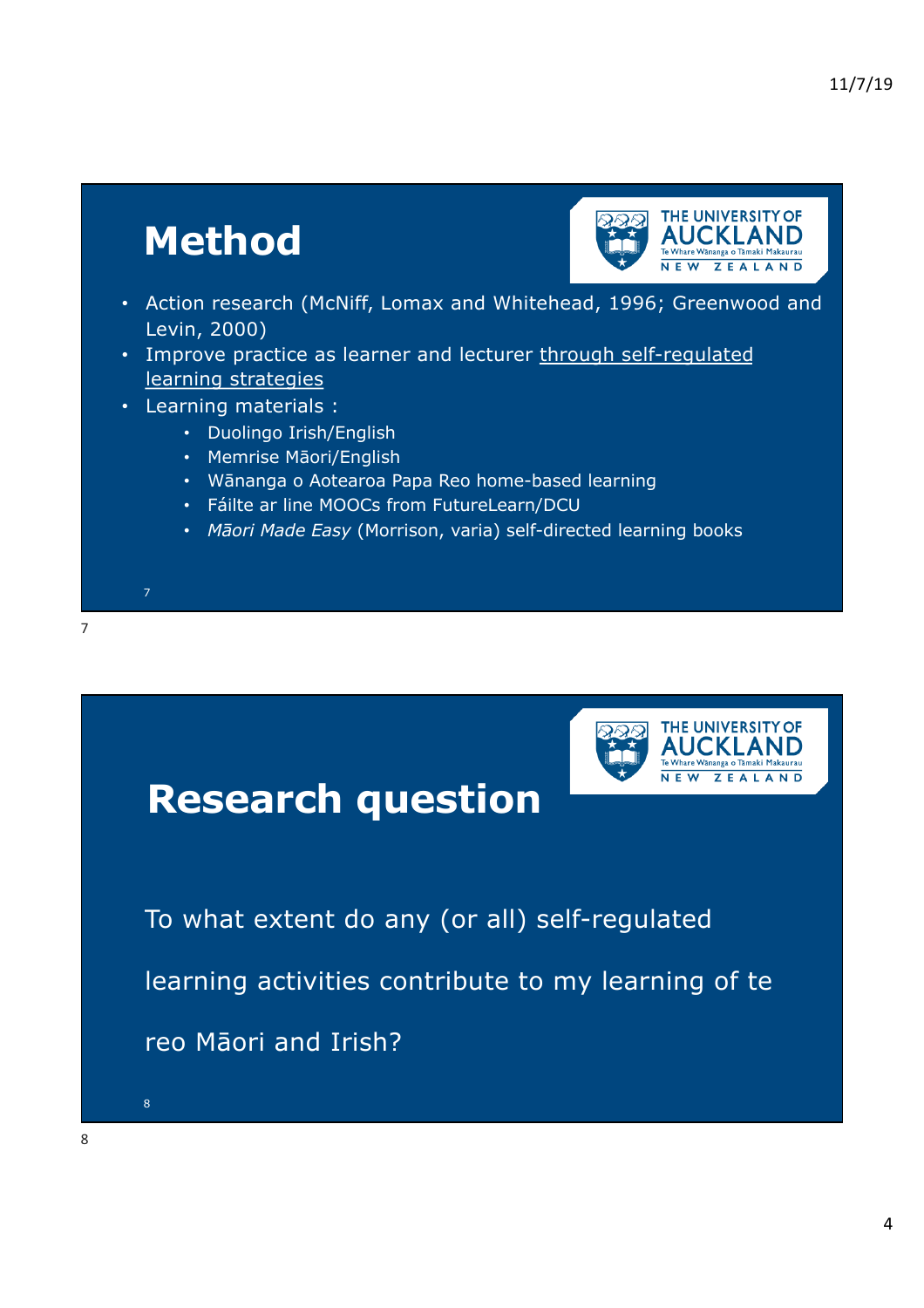

• Easier to use diacrits on a Mac or iOS device than Windows or Android  $\circledR$ 

9

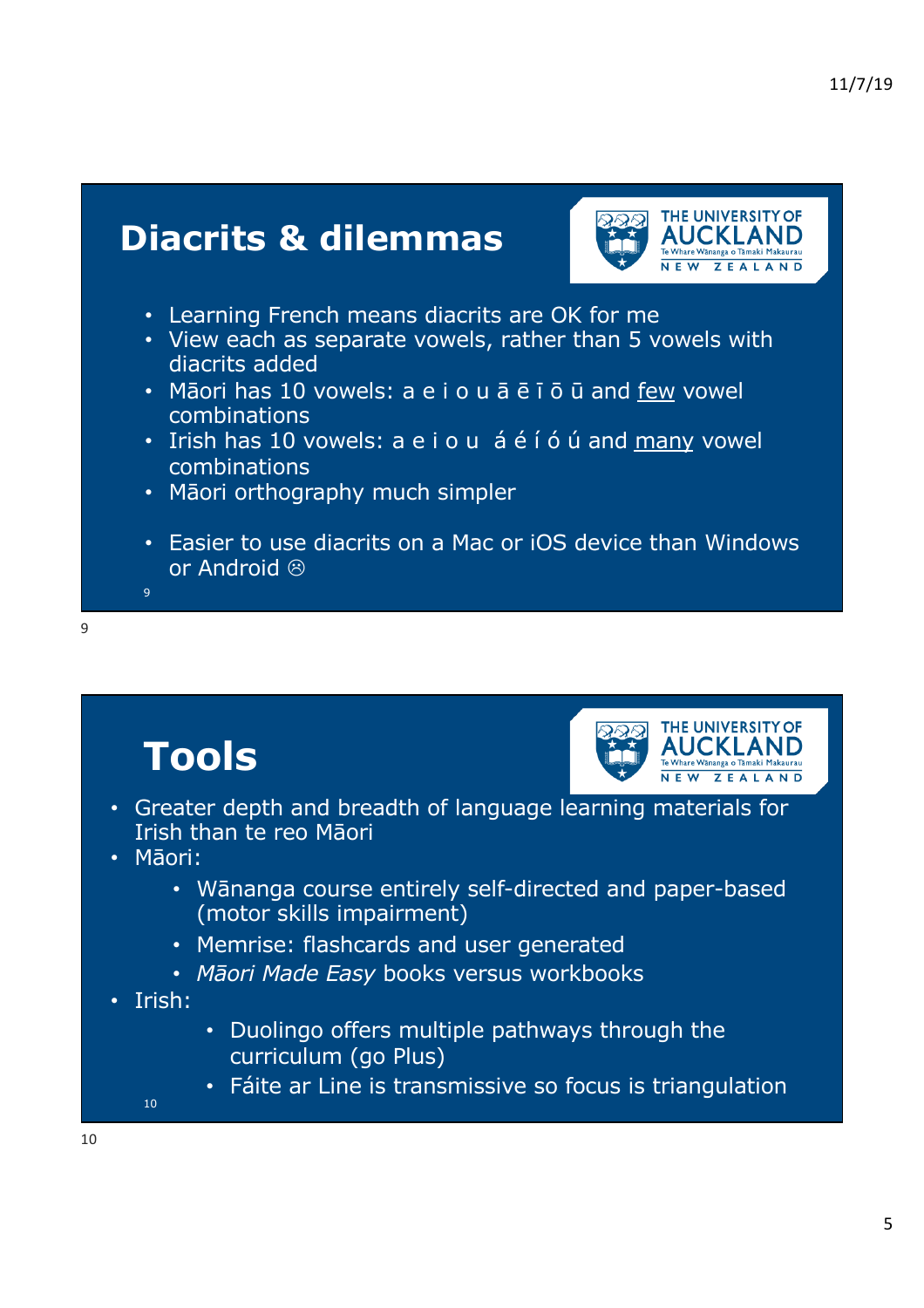## **The social**



- [why rather than what]
- Motherfocloir podcast → Twitter → *Motherfocloir*  book → *Craic Baby* book
- Duolingo class from Motherfocloir curator (Clodagh) including homework
- Facebook communities for Motherfocloir Duolingo and Fáilte ar line
- TVNZ *Te Karere* and Māori TV *Te Ao* news bulletins with subtitles

11